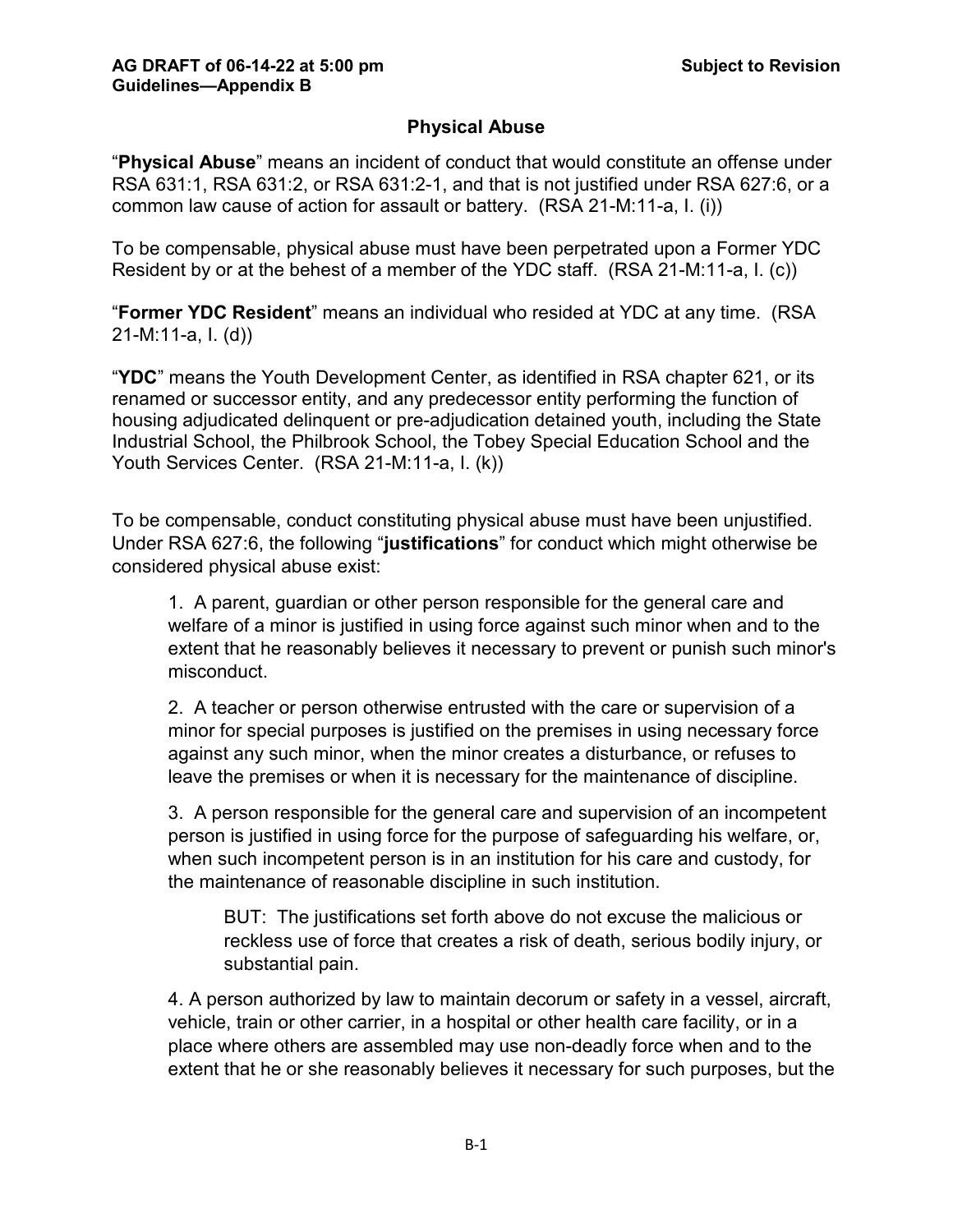person may use deadly force only when he or she reasonably believes it necessary to prevent death or serious bodily injury.

5. A person acting under a reasonable belief that another person is about to commit suicide or to inflict serious bodily injury upon himself may use a degree of force on such person as he reasonably believes to be necessary to thwart such a result.

6. A licensed physician, or a person acting under his or her direction, or an advanced practice registered nurse (APRN) working for the department of corrections may use force for the purpose of administering a recognized form of treatment which he or she reasonably believes will tend to promote the physical or mental health of the patient, provided such treatment is administered:

(a) With consent of the patient or, if the patient is a minor or incompetent person, with the consent of the person entrusted with his care and supervision; or

(b) In an emergency when the physician or the advanced practice registered nurse (APRN) reasonably believes that no one competent to consent can be consulted and that a reasonable person concerned for the welfare of the patient would consent.

7. An employee authorized by a hospital or other health care facility may use non-deadly force when and to the extent that he or she reasonably believes it necessary to maintain decorum or safety and may use deadly force only when he or she reasonably believes it necessary to prevent death or serious bodily injury.

| Category | <b>Description</b>                                                      |
|----------|-------------------------------------------------------------------------|
|          | Physical Abuse Resulting in Permanent or Life Threatening Bodily Injury |
| B        | Physical Abuse Resulting in Serious Bodily Injury                       |
|          | Physical Abuse Resulting in Bodily Injury                               |
|          | Physical Abuse with No Significant Injury                               |

For purposes of valuing claims, physical abuse is divided into four categories:

To the extent an incident of physical abuse does not fit clearly within one of these four categories, the category which most closely resembles the incident in question should be used.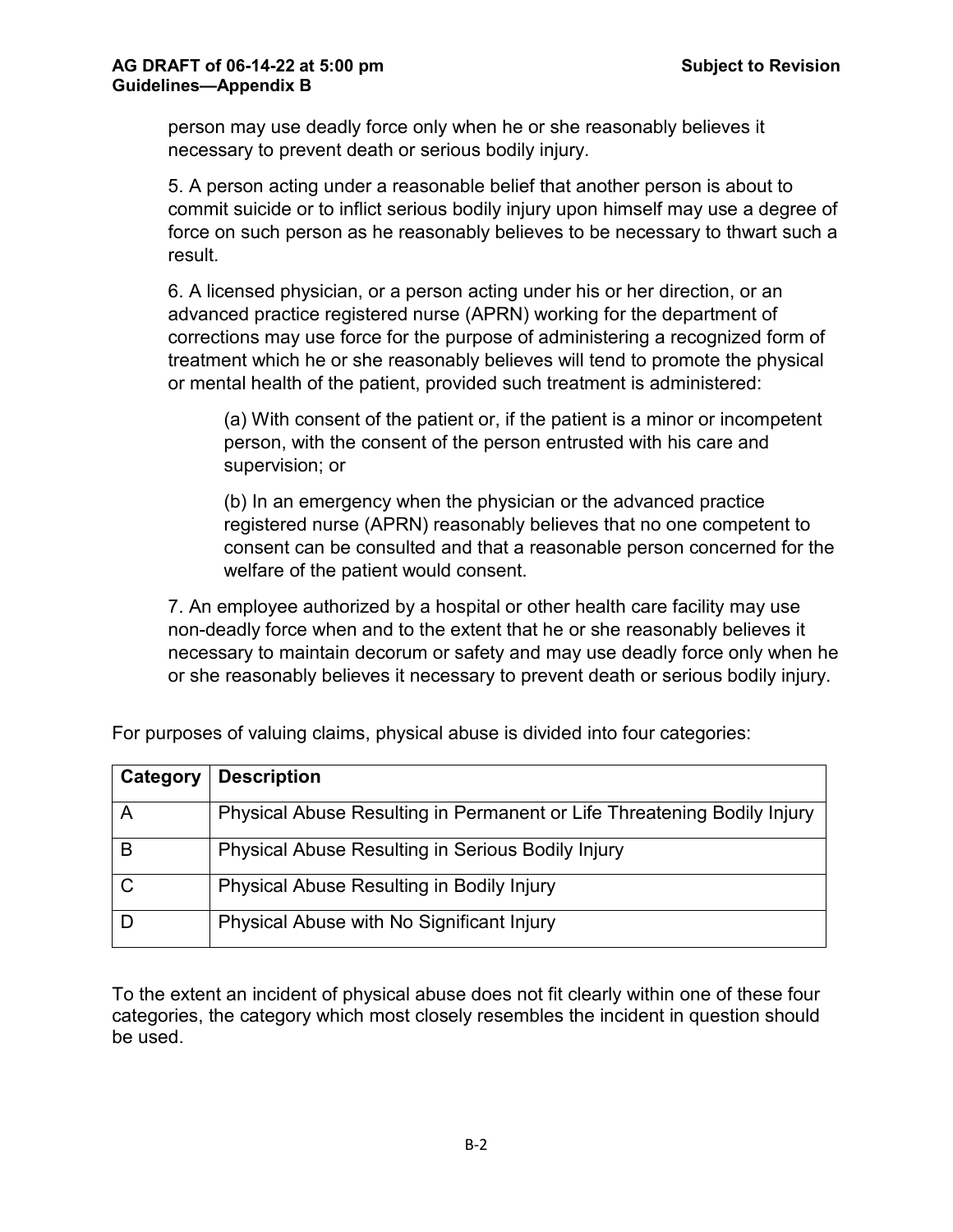# **Physical Abuse Category A—Physical Abuse Resulting in Permanent or Life Threatening Bodily Injury**

This category of physical abuse is characterized by an unjustified use of physical force by the Actor against the Claimant which causes permanent or life-threatening bodily injury to the Claimant.

"**Actor**" means a staff member of YDC who had direct supervisory or disciplinary authority over the Claimant by virtue of the Claimant being incarcerated in YDC, or a juvenile probation and parole officer who had direct supervisory or disciplinary authority over the victim while the victim was on juvenile probation from YDC.

Use of physical force "**by the Actor**" includes incidents in which the Actor through force, coercion or intimidation causes another person to use physical force against the Claimant.

"Permanent or life-threatening bodily injury" means injury involving a substantial risk of death; loss or substantial impairment of the function of a bodily member, organ, or mental faculty that is likely to be permanent; or an obvious disfigurement that is likely to be permanent.

### **Physical Abuse Category B—Physical Abuse Resulting in Serious Bodily Injury**

This category of physical abuse is characterized by an unjustified use of physical force by the Actor against the Claimant which causes serious bodily injury to the Claimant.

**"Actor"** and "**by the Actor"** have the same meaning here as in Category A.

"Serious bodily injury" means injury involving extreme physical pain or the protracted impairment of a function of a bodily member, organ, or mental faculty; or requiring medical intervention such as surgery, hospitalization, or physical rehabilitation.

#### **Physical Abuse Category C—Physical Abuse Resulting in Bodily Injury**

This category of physical abuse is characterized by an unjustified use of physical force by the Actor against the Claimant which causes bodily injury to the Claimant.

**"Actor"** and "**by the Actor"** have the same meaning here as in Category A.

"Bodily injury" means any significant injury; e.g., an injury that is painful and obvious, or is of a type for which medical attention ordinarily would be sought.